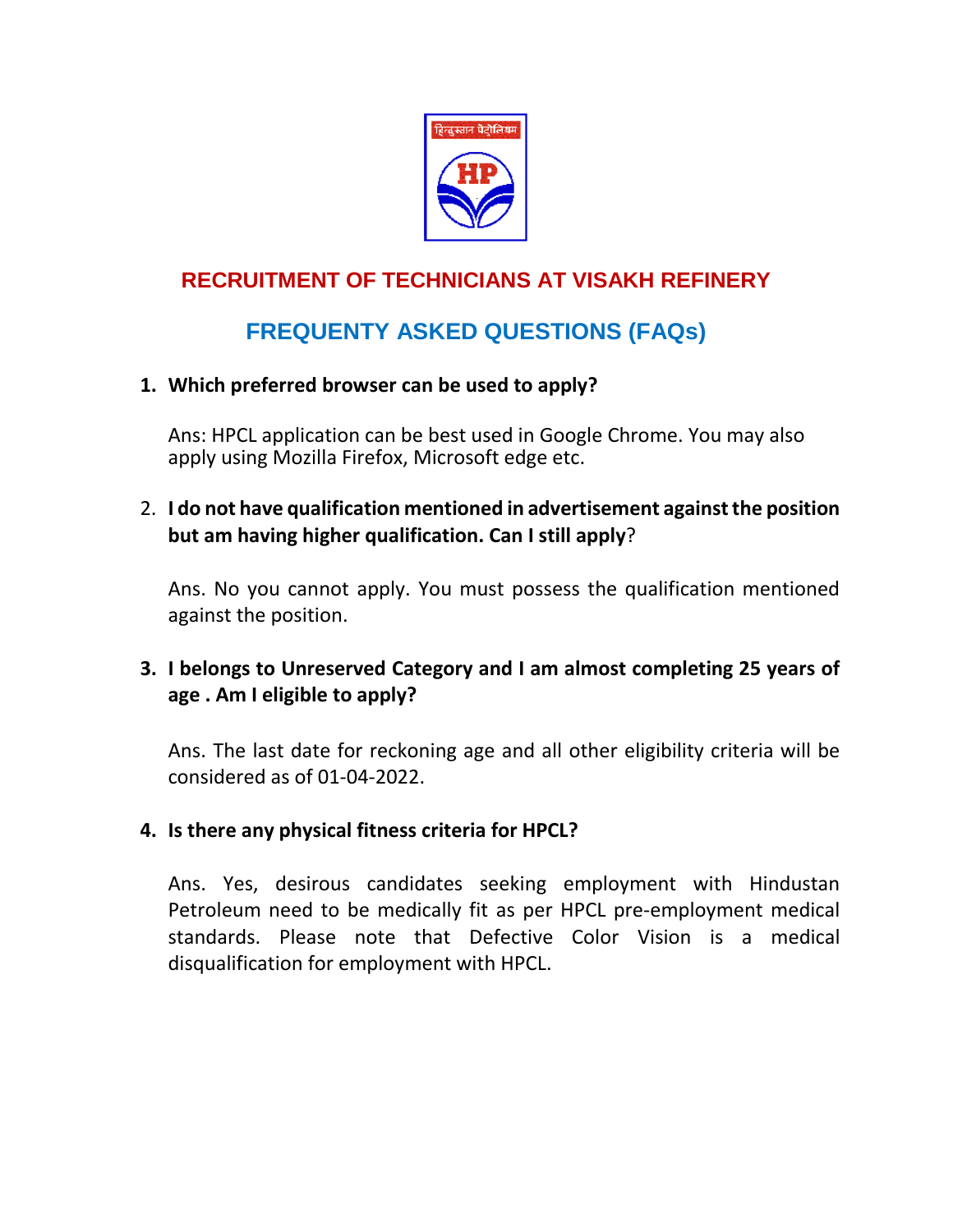#### **5. Do I have to send copy of application to hpcl.**

Ans. No documents are required to be sent at application stage. The data submitted online will be treated as true and same will be verified at the time of Skill test.

### **6. What is the date of commencement of online application?**

Ans. 22-04-2022

#### **7. What is the closure date of online application?**

Ans. 21-05-2022

### **8. What is the procedure for Online Application for HPCL?**

Ans. The detail modalities of Online application have been hosted in HPCL website under "Careers".

## 9. **I am working with Central / State Govt / PSU, Do I need to apply through proper channel, If yes where do I send the hard copy of my online application form?**

Ans. Producing NOC at the time of skill test is mandatory for candidates working with Central / state Govt / PSU.

#### **10. If I am eligible for more than one position. How to apply?**

Ans: Candidates need to apply for only one post except Boiler Technician and Maintenance Technician-Mechanical as the Computer Based Test for all the positions will be conducted on the same date and at the same time.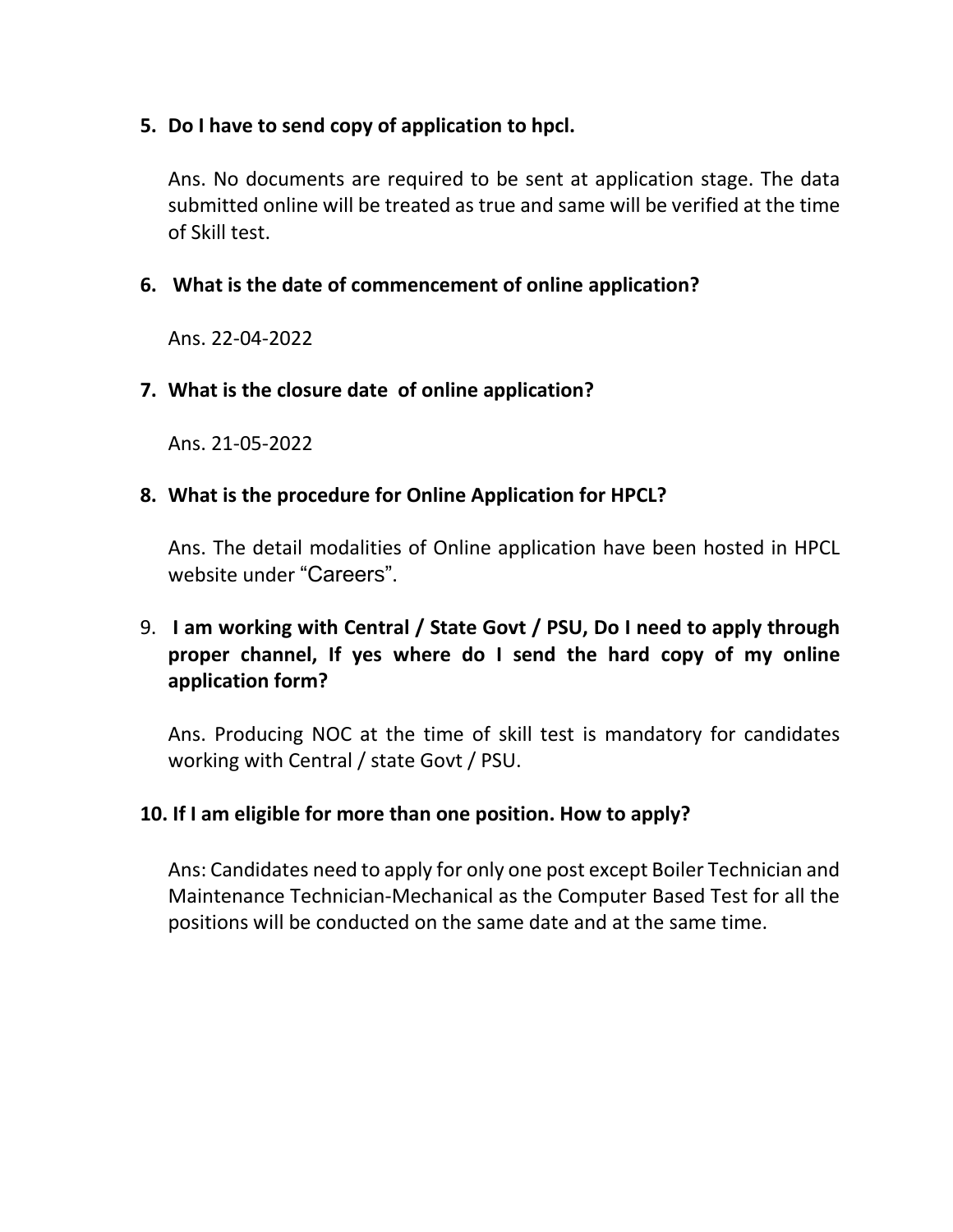**11.If I am not able to take print out of my application after filling the online application, can I take it at a later stage? Will I be able to view my application after submitting the same online? Can I make changes in the online application?**

Ans. Yes. You can view and print your application anytime by logging in with your email ID and password generated after successful submission of your application online. You will not be able to make any changes in the application once submitted. Hence, you are required to go thru' all the instructions carefully before filling the application and confirm your details before final submission.

## **12. How do I fill in the % of marks in the online application, as our University gives only letter CGPA ?**

Ans. Where the university does not give % age for awarding Class/Division, the letter grade/CGPA/OGPA should be converted into %age as per the conversion formula applied by the Institute/University for awarding Class / Division. The candidate is responsible for arranging the percentage conversion formula/ equivalent certificate from the institute.

## **13.I belong to the reserved category. Am I required to attach the Certificate at the time of applying online?**

Ans. You are not required to attach any Caste/Category certificate at the time of applying online. However, please ensure that you possess the requisite certificate as prescribed for appointment to posts under Govt. of India. Please visit our website www.hindustanpetroleum.com for the exact formats for Caste / Community / Disability Certificates pertaining to SC/ST/OBC‐NC/EWS/PWD. You are required to produce the same at the time of skill test. In any case, it may please be noted that the onus of providing correct information w.r.t. caste/community rests entirely with the candidate. Please note that at any stage of the recruitment process, if it is found that the information/documents furnished by you is False/incorrect, your candidature will be cancelled.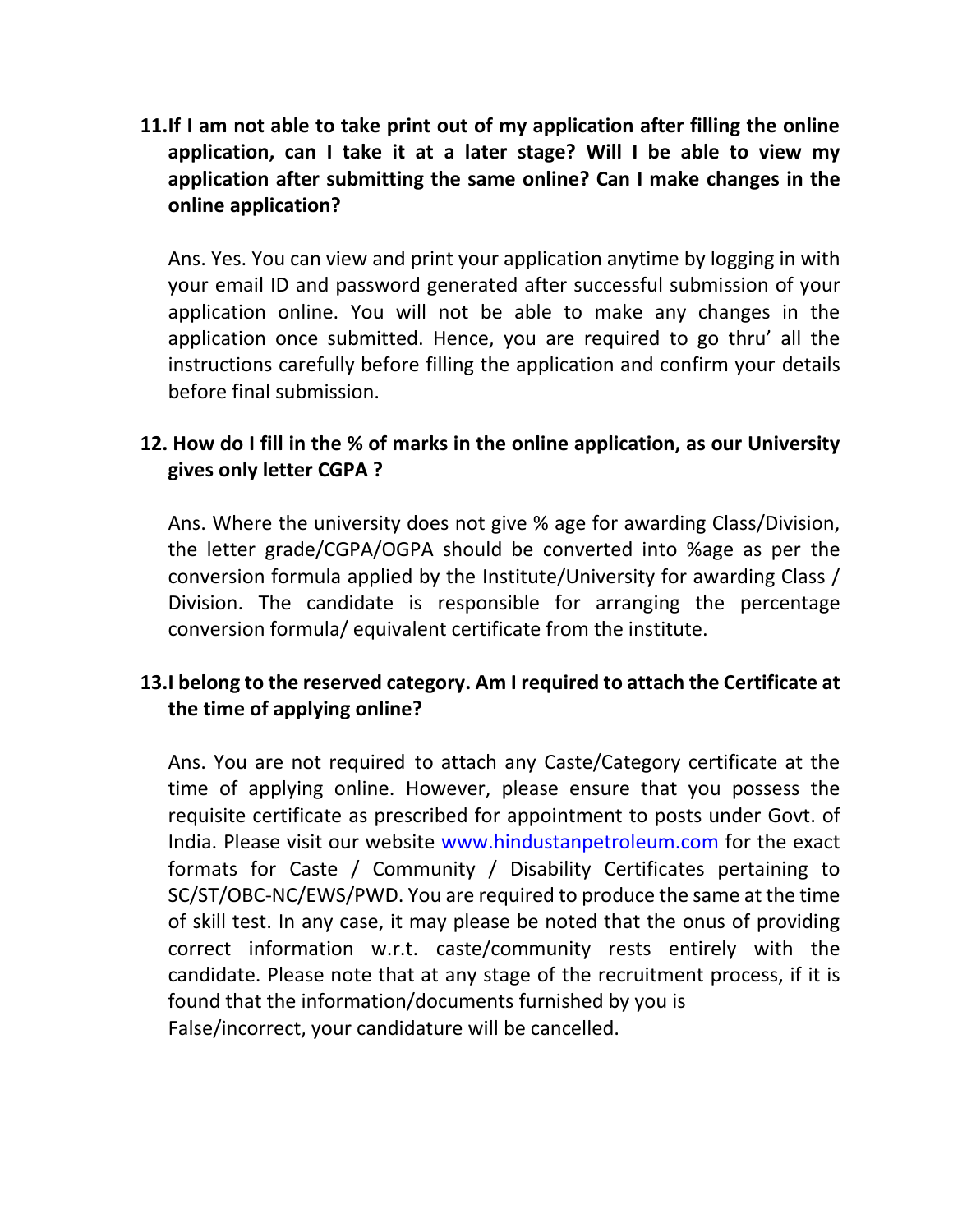#### **14.Where do I contact for any queries?**

Ans. For all the queries not answered above you may write to us on **hpclvr-recruitment@mail.hpcl.co.in** Candidates may please also note that personal calls and/or interaction with any of the HPCL's officials during recruitment drive is discouraged, except when absolutely necessary.

### **15. While filling online application I have wrongly entered my category/ date of birth etc. How do I rectify it?**

Ans. Please note that application process for all the positions is through online application. There is no provision for manual intervention for editing any details in the application form post submission, under any circumstances. You may reapply using different email id. Candidate must use the application no. generated upon completion of the online form with correct entries only for all future references.

## **16.While uploading a photograph I have by mistake uploaded my signature/pan card etc. how do I change it?**

Ans. Please note that application process for all the positions is through online application. There is no provision for manual intervention for changing the photograph uploaded during online application, after submission. Upload your recent photograph. Please ensure that the photo uploaded during online application is of candidate itself. Any other image (like signature, pan card, driving licence, aadhar card) uploaded under candidates photograph is not valid. All such applications will be summarily rejected.

#### **17. Is it first class boiler attendant certificate is mandatory?**

Ans. No. It is desirable only.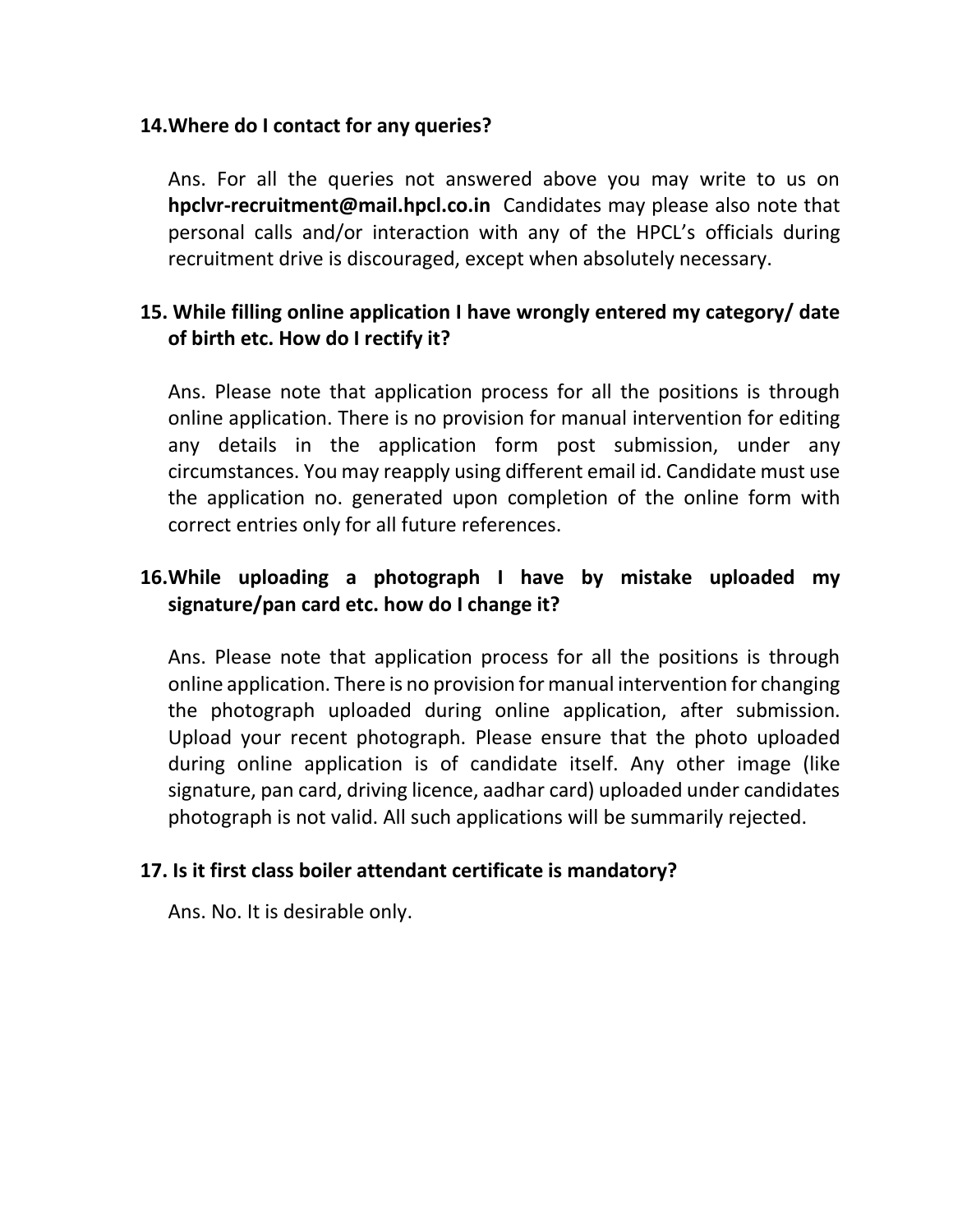18. **I am applying for the position where minimum educational qualification is required as Science Graduate but I have completed BE/B.Tech , am I Eligible to apply?**

Ans: Candidates possessing higher qualification such as degree in Engineering, AMIE etc. are not eligible for consideration and need not apply.

#### 19.**I have completed my educational qualification from Foreign University. Am I eligible toapply?**

Ans: You are eligible to apply provided the degree is equivalent to the relevant courses approved / recognized by Association of Indian Universities (AIU/UGC/AICTE). The documentary proof for the same has to be produced by the candidate.

#### 20.**I have completed my B.E. / B.Tech Engineering degree after diploma in engineering. Am Ieligible to apply?**

Ans: No, Candidates possessing higher qualification such as degree in Engineering, AMIE etc. are not eligible for consideration and need not apply.

#### **21.I belong to OBCNC category. I do not possess the certificate of current year. Can I claim the benefit of OBC Category/ will my candidature be accepted as OBCNC Category candidate?**

Ans: The OBCNC certificate must be valid as on the date of eligibility mentioned in advertisement. You must obtain the fresh certificate and produce upon advice from us.

#### **22.My name on Educational Certificate is mentioned as Sharma R K while in my Class X pass certificate the same has been mentioned as Robin Kumar Sharma. Please advise how should I fill in my name while applying?**

Ans: In case there is a mismatch in names (including the way it is written), in HPCL application form with that of any document like Class X/Diploma/Graduation mark-sheets, the onus will be on the candidate to establish that both the persons are same. If HPCL is not satisfied with the explanation/ proof provided, the candidature will be rejected.